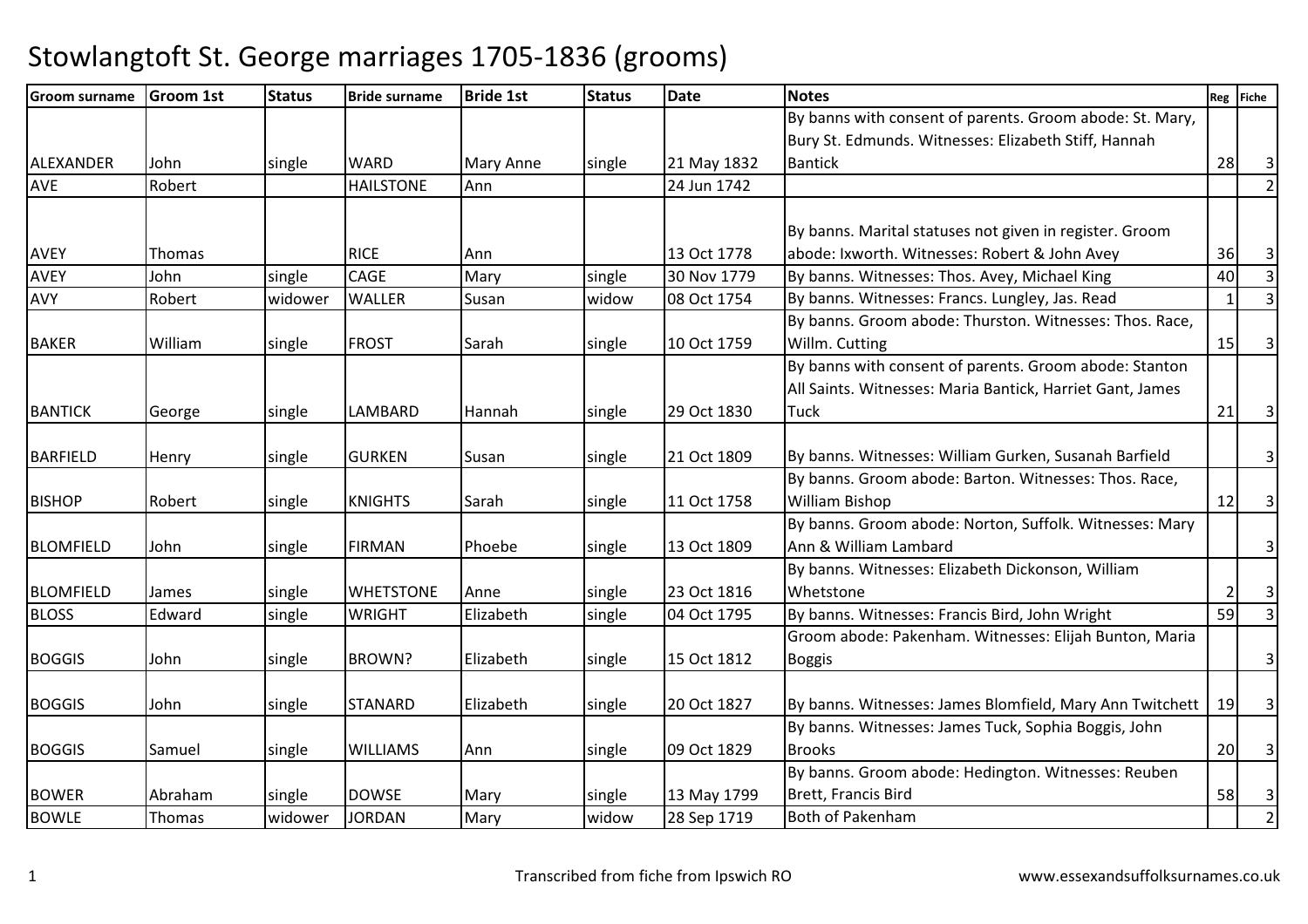| <b>Groom surname</b> | Groom 1st | <b>Status</b> | <b>Bride surname</b> | <b>Bride 1st</b> | <b>Status</b> | <b>Date</b> | <b>Notes</b>                                                  |                | Reg Fiche               |
|----------------------|-----------|---------------|----------------------|------------------|---------------|-------------|---------------------------------------------------------------|----------------|-------------------------|
|                      |           |               |                      |                  |               |             | By banns. Groom abode: Pakenham. Witnesses: Francis           |                |                         |
| <b>BRAY</b>          | William   | single        | <b>PLEASANTS</b>     | Elizabeth        | single        | 19 Dec 1792 | <b>Bird, James Turk</b>                                       | 52             | $\overline{\mathbf{3}}$ |
| <b>BRAY</b>          | William   | single        | <b>CLARKE</b>        | Mary             | single        | 13 Feb 1795 | By banns. Witnesses: Francis Bird, John Clarke                | 57             | $\overline{3}$          |
| <b>BRAY</b>          | Thomas    | single        | <b>COCKSEDGE</b>     | Sarah            | single        | 24 Aug 1819 | By banns. Witnesses: John Clarke, Mary Ann Bray               | 6 <sup>1</sup> | $\overline{3}$          |
| <b>BREET</b>         | Ruben     | single        | <b>HINNARD</b>       | Lydda            | single        | 27 Jun 1765 | By banns. Witnesses: Francis Prick, Thos. Race                | 23             | $\overline{\mathsf{3}}$ |
|                      |           |               |                      |                  |               |             | By banns. Groom abode: Battisford, Suffolk. Witnesses:        |                |                         |
| <b>BROOKS</b>        | William   | single        | SANSUM               | Sarah            | single        | 11 Oct 1808 | Arthur Sansum, Maria Chinery                                  |                | $\overline{3}$          |
|                      |           |               |                      |                  |               |             |                                                               |                |                         |
| <b>BUCKSTONE</b>     | Edmund    | single        | <b>HIGH</b>          | Mary             | single        | 20 Jan 1755 | By banns. Witnesses: William Hubard, Edmund Manning           |                | $\overline{3}$          |
| <b>BUGG</b>          | Robert    |               | <b>FULSHER</b>       | Mary             |               | 08 Dec 1746 | By banns                                                      |                | $\overline{2}$          |
|                      |           |               |                      |                  |               |             | By banns. Witnesses: Thomas & Mary Mathew, W. J.              |                |                         |
| <b>BULL</b>          | John      | single        | <b>PETTIT</b>        | Mary             | single        | 02 May 1804 | [J_]asborng?                                                  |                | $\overline{3}$          |
| <b>BULL</b>          | Richard   | single        | PETTIT               | Hannah           | widow         | 06 Dec 1808 | By banns. Witnesses: Chas. T. Mathew, William Lambard         |                | $\overline{3}$          |
|                      |           |               |                      |                  |               |             | By banns. Groom abode: Pakenham. Witnesses: Francis           |                |                         |
| <b>BUTLER</b>        | Philip    | single        | <b>REEVE</b>         | Mary             | single        | 11 Aug 1794 | Bird, John Hagger                                             | 56             | $\overline{\mathbf{3}}$ |
|                      |           |               |                      |                  |               |             |                                                               |                |                         |
|                      |           |               |                      |                  |               |             | By licence. Marital statuses not given in the register. Groom |                |                         |
| <b>COCKERELL</b>     | John      |               | <b>CRASKE</b>        | Elizabeth        |               | 23 Oct 1798 | abode: Pakenham. Witnesses: Robt. Craske, John Peasen?        | 57             | $\overline{\mathbf{3}}$ |
|                      |           |               |                      |                  |               |             | By licence. Bride abode: Norton. Witnesses: Ann Cockrill,     |                |                         |
|                      |           |               |                      |                  |               |             | Wm. Langham, Elizabeth & Robert? Jennings, Harriet & T.       |                |                         |
| <b>COCKRILL</b>      | Robert    | single        | <b>LANGHAM</b>       | Mary             | single        | 02 Oct 1823 | K. Hall, Wm. Lambard                                          | 15             | $\overline{\mathbf{3}}$ |
|                      |           |               |                      |                  |               |             | Bride abode: Diss, Norfolk. Witnesses: Sarah Stebings,        |                |                         |
| <b>COCKSEDGE</b>     | John      | single        | <b>DIGENS</b>        | Sarah            | single        | 27 Dec 1808 | William Lambard                                               |                | $\overline{3}$          |
|                      |           |               |                      |                  |               |             | By banns. Groom abode: Ixworth. Witnesses: Francis Bird,      |                |                         |
| <b>COE</b>           | William   | single        | <b>REEVE</b>         | Elizabeth        | single        | 13 Nov 1790 | Jonathen Middleditch                                          | 48             | $\vert$ 3               |
| <b>COOPER</b>        | George    | single        | <b>CHAMBERS</b>      | Elizabeth        | single        | 04 Oct 1779 | By banns. Witnesses: John Hagger, Robert Avis                 | 39             | $\overline{3}$          |
| <b>COPSY</b>         | John      | widower       | <b>HUNT</b>          | Ann              | single        | 08 Oct 1754 | By banns. Witnesses: Francs. Lungley, Jas. Read               | $\overline{2}$ | $\overline{3}$          |
| <b>COPSY</b>         | John      | widower       | <b>EDWARDS</b>       | Mary             | widow         | 05 Jun 1759 | By banns. Witnesses: Thos. Race, Robert Bugg                  | 14             | $\overline{3}$          |
|                      |           |               |                      |                  |               |             | By licence. Bride abode: Be[y_]ton, Suffolk. Witnesses: Jno.  |                |                         |
| <b>CRASKE</b>        | Robert    | single        | <b>SIMPSON</b>       | Elizabeth        | spinster      | 03 Jul 1775 | Booty, Robert Avy                                             | 33             | $\overline{\mathbf{3}}$ |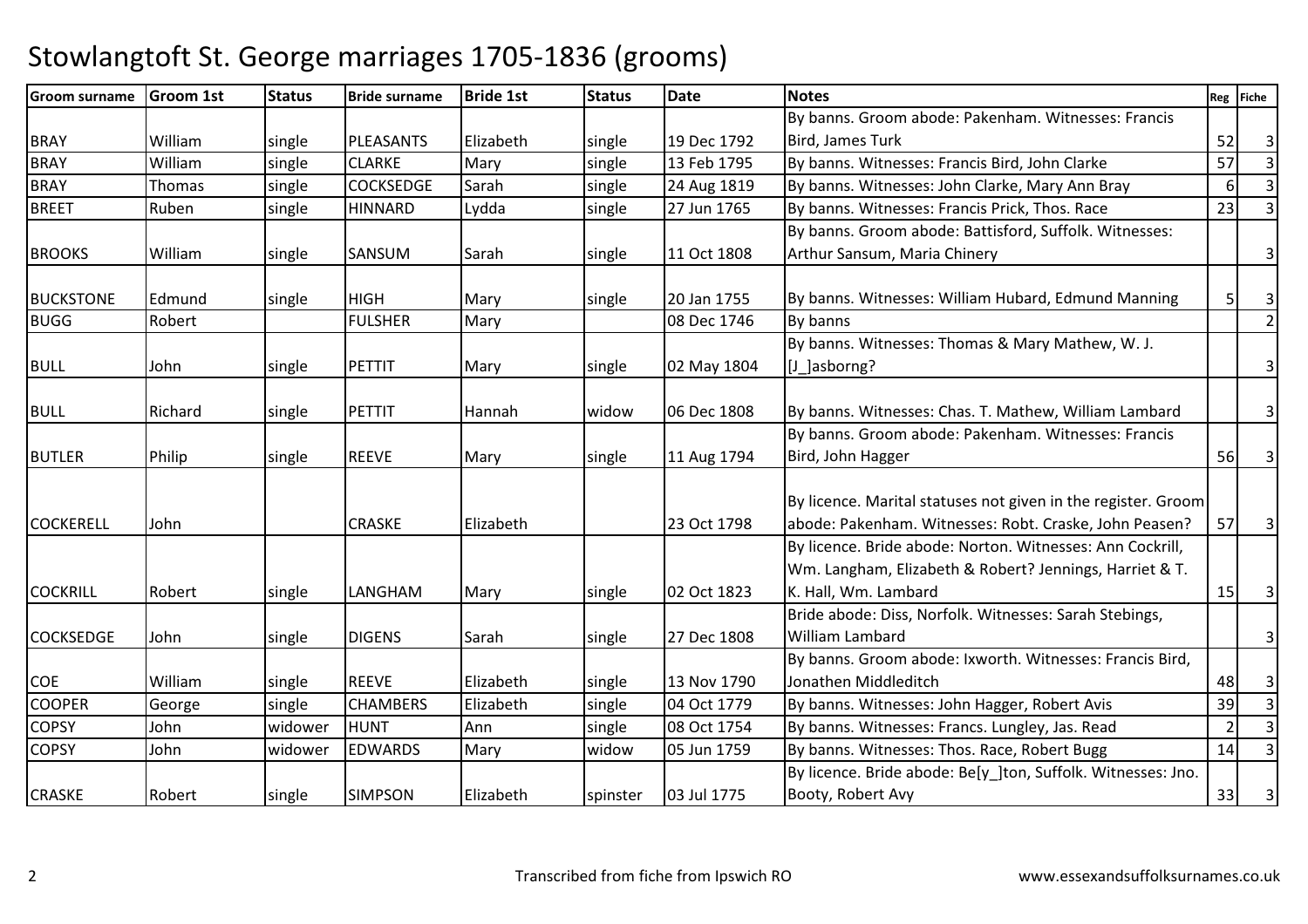| <b>Groom surname</b> | <b>Groom 1st</b>     | <b>Status</b> | <b>Bride surname</b> | <b>Bride 1st</b>     | <b>Status</b> | <b>Date</b> | <b>Notes</b>                                              |                | Reg Fiche               |
|----------------------|----------------------|---------------|----------------------|----------------------|---------------|-------------|-----------------------------------------------------------|----------------|-------------------------|
|                      |                      |               |                      |                      |               |             | By banns. Groom's marital status not given. Groom is a    |                |                         |
|                      |                      |               |                      |                      |               |             | miller, of Rougham. Witnesses: James Haywood, James       |                |                         |
| <b>CROFTS</b>        | Charles              |               | <b>WINDWOOD</b>      | Mary                 | spinster      | 08 Oct 1768 | Sparrow                                                   | 29             | $\overline{\mathbf{3}}$ |
| <b>CROSBY</b>        | Henry                |               | <b>BROWN</b>         | Sarah                |               | 06 Oct 1717 |                                                           |                | $\overline{2}$          |
| <b>CROSS</b>         | John                 |               | <b>ROSE</b>          | Mary                 |               | 04 Apr 1743 |                                                           |                | $\overline{2}$          |
|                      |                      |               |                      |                      |               |             | By licence. Groom abode: Woodestone. Witnesses: Jno.      |                |                         |
| <b>CROWE</b>         | John                 | single        | <b>LEACH</b>         | Mary                 | single        | 15 Aug 1768 | Denton, Margt. Denton                                     | 28             | $\overline{\mathbf{3}}$ |
| <b>CUTING</b>        | Will.                |               | <b>WADE</b>          | Elizth               |               | 01 Jul 1732 |                                                           |                | $\overline{2}$          |
| <b>CUTMORE</b>       | George               | single        | COE                  | Sarah                | single        | 09 Aug 1802 | By banns. Witnesses: Ths. Leggatt, Francis Bird           | 63             | $\overline{3}$          |
|                      |                      |               |                      |                      |               |             | By banns. Witnesses: Wm. Major, Mar* Death, William       |                |                         |
| <b>DEATH</b>         | Thomas               | single        | <b>COCKSEDGE</b>     | Frances              | single        | 25 Oct 1825 | Lambard                                                   | 18             | $\overline{\mathbf{3}}$ |
|                      |                      |               |                      |                      |               |             | By banns. Groom abode: Hesset. Witnesses: Jacob Johnson,  |                |                         |
| <b>EDWARDS</b>       | John                 | single        | <b>LAST</b>          | Mary                 | single        | 23 Jul 1776 | <b>Robert Avy</b>                                         | 34             | $\overline{\mathbf{3}}$ |
|                      |                      |               |                      |                      |               |             | By banns. Groom abode: Barton. Witnesses: John Crack,     |                |                         |
| <b>FARMAN</b>        | Peter                | single        | <b>SIMPER</b>        | Rose                 | spinster      | 19 Feb 1764 | Thomas Race                                               | 21             | $\overline{\mathbf{3}}$ |
|                      |                      |               |                      |                      |               |             |                                                           |                |                         |
|                      |                      |               |                      |                      |               |             | By banns. Bride's marital status not given. Groom abode:  |                |                         |
| <b>FEAKES</b>        | Robert               | single        | <b>GANT</b>          | Harriet              |               | 20 Aug 1835 | Norton. Witnesses: Frederick Gant, Ann Bennett            | 34             | $\overline{\mathsf{3}}$ |
| <b>FIRMAN</b>        | James                | widower       | <b>SHELVER</b>       | Jane                 | widow         | 02 Mar 1790 | By banns. Witnesses: Wm. Ward, Francis Bird               | 46             | $\overline{3}$          |
|                      |                      |               |                      |                      |               |             | By licence with consent of Robert Fordham's father.       |                |                         |
| <b>FORDHAM</b>       | Robert               | single        | <b>BOWEL</b>         | Ann                  | single        | 04 Dec 1755 | Witnesses: Thos. Race, Francis Fordham                    | 8              | $\overline{\mathbf{3}}$ |
| <b>FROST</b>         | William              | single        | SPARHAM              | Sarah                | single        | 29 Sep 1755 | By banns. Witnesses: Thos. Race, William Browne           | $6 \mid$       | $\overline{3}$          |
|                      |                      |               |                      |                      |               |             | By licence. Groom abode: Bressingham, Norfolk. Witnesses: |                |                         |
| <b>FULLER</b>        | Robert               | single        | <b>MATHEW</b>        | <b>Margaret Mary</b> | single        | 04 Apr 1804 | John & Dinah Garrood                                      |                | $\overline{3}$          |
|                      | William              |               |                      |                      |               |             | By banns with consent of parents. Bride abode: Bardwell.  |                |                         |
| <b>GALE</b>          | <b>Robert Lenard</b> | widower       | <b>HARVEY</b>        | Elizabeth            | single        | 11 Jan 1836 | Witnesses: Jonathan & Martha Tuck                         | 36             | 3 <sup>1</sup>          |
|                      |                      |               |                      |                      |               |             | By licence with consent of parents. Groom abode:          |                |                         |
|                      |                      |               |                      |                      |               |             | Tottingham, Norfolk. Witnesses: Willm Turtle, John        |                |                         |
| <b>GALLANT</b>       | Thomas               | single        | <b>SOMMERS</b>       | Sarah                | single        | 25 Nov 1754 | Sommers                                                   |                | $\overline{\mathbf{3}}$ |
| <b>GAME</b>          | Henry                | widower       | <b>KING</b>          | Elizabeth            | single        | 27 Sep 1791 | By banns. Witnesses: Francis Bird, Robert Makins          | 50             | $\overline{3}$          |
| <b>GAME</b>          | Thomas               | single        | <b>HOLMES</b>        | Anne                 | single        | 12 Oct 1819 | By banns. Witnesses: Joseph Bond, William Lambird         | 7 <sup>1</sup> | $\overline{3}$          |
| <b>GAME</b>          | George               | single        | <b>MAN</b>           | Elizabeth            | single        | 27 Mar 1825 | By banns. Witnesses: Joseph Game, Sarah Man               | 17             | $\overline{3}$          |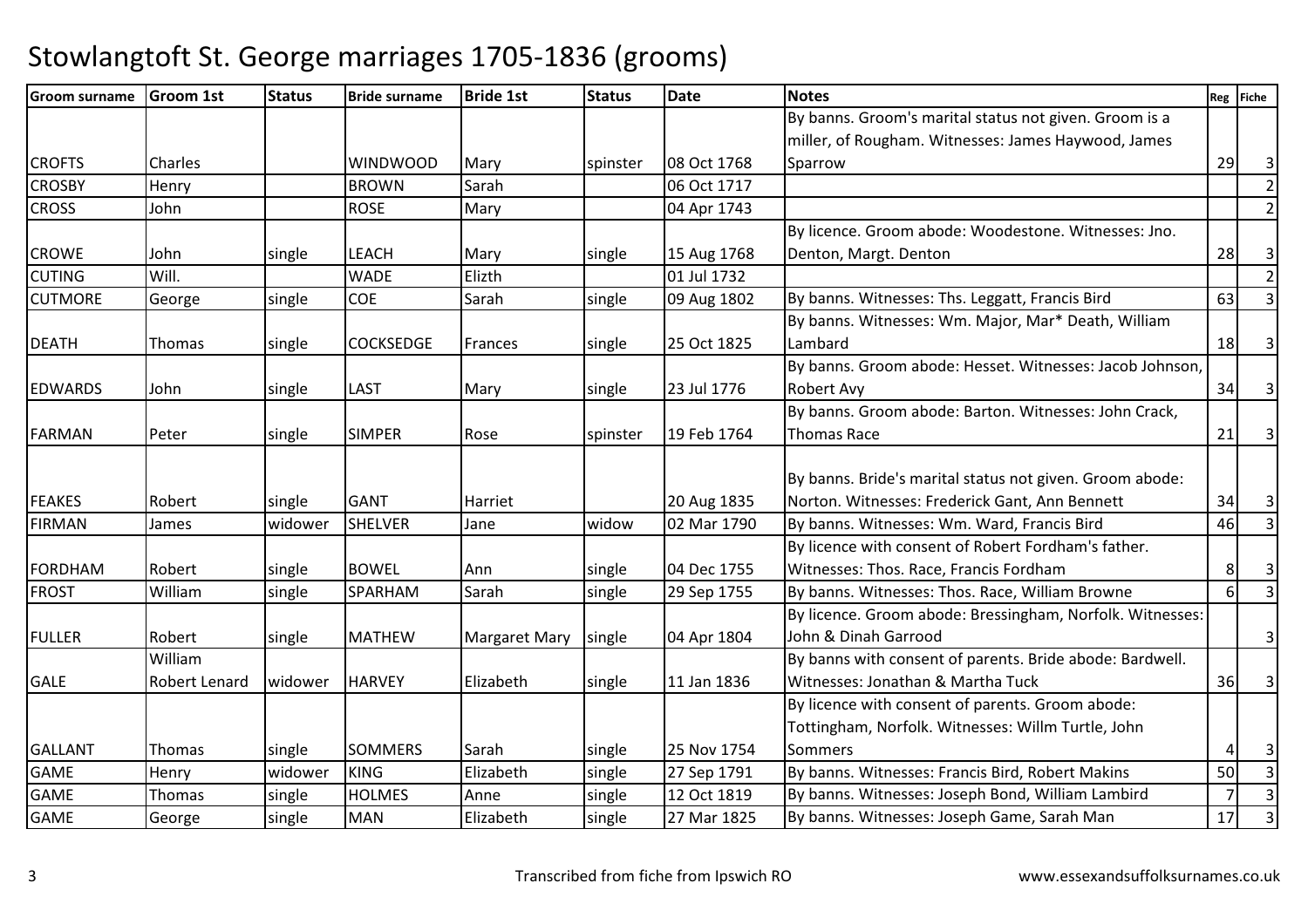| <b>Groom surname</b> | <b>Groom 1st</b> | <b>Status</b> | <b>Bride surname</b> | <b>Bride 1st</b> | <b>Status</b> | <b>Date</b>   | <b>Notes</b>                                             |                | Reg Fiche               |
|----------------------|------------------|---------------|----------------------|------------------|---------------|---------------|----------------------------------------------------------|----------------|-------------------------|
| <b>GARNAM</b>        | Tho.             |               | <b>COCKSEDG</b>      | <b>Briddget</b>  |               | 25 Nov 1726   | Groom abode: Badel Ashe                                  |                | $\overline{2}$          |
| <b>GARNHAM</b>       | Joh.             |               | <b>HOW</b>           | Mary             |               | 14 Oct 1725   | Groom abode: Pakenham                                    |                | $\overline{2}$          |
| <b>GARNHAM</b>       | John             | widower       | <b>FORSMAN</b>       | Elizabeth        | single        | 12 Apr 1748   | Groom abode: Pakenham                                    |                | $\overline{2}$          |
|                      |                  |               |                      |                  |               |               | Bride abode: St. James, Bury St. Edmunds. Witnesses:     |                |                         |
| <b>GIRKIN</b>        | William          | single        | <b>OFFORD</b>        | Susan            |               | 13 Oct 1812   | George Offord, Sophia Girton                             |                | $\overline{3}$          |
|                      |                  |               |                      |                  |               |               | By licence with consent of parents. Groom abode: Norton. |                |                         |
| <b>GOLDING</b>       | William          | bachelor      | <b>MAJOR</b>         | Marianne         | spinster      | 23 Nov 1832   | Witnesses: Susan & Mark Major                            | 30             | 3 <sup>1</sup>          |
|                      |                  |               |                      |                  |               |               | By banns. Groom abode: Pakenham. Witnesses: Robt.        |                |                         |
| <b>GOSS</b>          | Robert           | single        | <b>KNIGHTS</b>       | Sarah            | single        | 22 Nov 1802   | Harvey, Mary Pettit                                      | 64             | $\vert$ 3               |
| <b>GOSTLING</b>      | John             | single        | <b>MATHEW</b>        | Judith           | single        | 16 Apr 1793   | By banns. Witnesses: Jerh. Mathew, Jno. Stedman          | 54             | $\overline{\mathbf{3}}$ |
| <b>HAGER</b>         | John             | single        | <b>BULL</b>          | Ann              | single        | 12 Jun 1779   | By banns. Witnesses: John Holden, Robert Avey            | 37             | $\overline{3}$          |
| <b>HAGGAR</b>        | John             | single        | <b>BRAY</b>          | Susan            | single        | 20 Dec 1802   | By banns. Witnesses: Wm. & Susan Bray                    | 65             | $\overline{3}$          |
| <b>HALLS</b>         | Samuel           |               | <b>SKINNER</b>       | Mary             |               | 13 Mar 1717/8 | The groom is Samuel Halls jnr.                           |                | $\overline{2}$          |
| <b>HALLS</b>         | Samuel           |               | <b>THOMSON</b>       | Elizabeth        |               | 09 Feb 1740/1 |                                                          |                | $\overline{2}$          |
| <b>HAYWARD</b>       | Rob.             |               | <b>HAYWARD</b>       | Mary             |               | 03 Jan 1733/4 |                                                          |                | $\overline{2}$          |
| <b>HEINER</b>        | Rob              |               | <b>HARVEY</b>        | Eliz.            |               | 10 Jun 1733   |                                                          |                | $\overline{2}$          |
|                      |                  |               |                      |                  |               |               |                                                          |                |                         |
| <b>HOWLETT</b>       | Isaac            | single        | <b>SAVAGE</b>        | Charlotte        | single        | 04 Jun 1811   | By banns. Witnesses: John Howlett, William Lambard       |                | $\overline{\mathsf{3}}$ |
|                      |                  |               |                      |                  |               |               | By licence. Groom's marital status not given. Groom is a |                |                         |
|                      |                  |               |                      |                  |               |               | carpenter of Hunston. Witnesses: Charles Rogers, Robert  |                |                         |
| <b>HUBBARD</b>       | James            |               | BOO[LT]Y             | Martha           | spinster      | 08 Nov 1771   | <b>Bugg</b>                                              | 31             | 3                       |
|                      |                  |               |                      |                  |               |               | By banns. Groom abode: Ixworth. Witnesses: Charlotte     |                |                         |
| <b>HULL</b>          | Robert           | single        | GOSS                 | Harriet          | single        | 14 Feb 1832   | Knights, Robert Goss.                                    | 27             | $\overline{3}$          |
|                      |                  |               |                      |                  |               |               | By banns with consent of parents. Groom abode:           |                |                         |
| <b>JACOB</b>         | Joseph           | single        | SAVAGE               | Susan            | single        | 15 Mar 1834   | Pakenham. Witnesses: John Savage, William Lambard        | 31             | $\overline{\mathsf{3}}$ |
|                      |                  |               |                      |                  |               |               | By banns with consent of parents. Witnesses: William     |                |                         |
| <b>KERRY</b>         | Dennis           | single        | <b>MAKENS</b>        | Anne             | single        | 31 Mar 1820   | Howard, Louisa Makins                                    | 8 <sup>1</sup> | 3 <sup>1</sup>          |
| <b>KIM</b>           | Will.            |               | <b>WORTON</b>        | Allen            |               | 21 Sep 1730   | Groom abode: Hunston                                     |                | $\overline{2}$          |
|                      |                  |               |                      |                  |               |               | By banns. Groom abode: Honington, Suffolk. Witnesses:    |                |                         |
| <b>KING</b>          | John             | single        | <b>WILLIAMS</b>      | Mary             | single        | 27 Oct 1799   | Mary Pettit, Francis Bird                                | 60             | $\overline{\mathbf{3}}$ |
|                      |                  |               |                      |                  |               |               |                                                          |                |                         |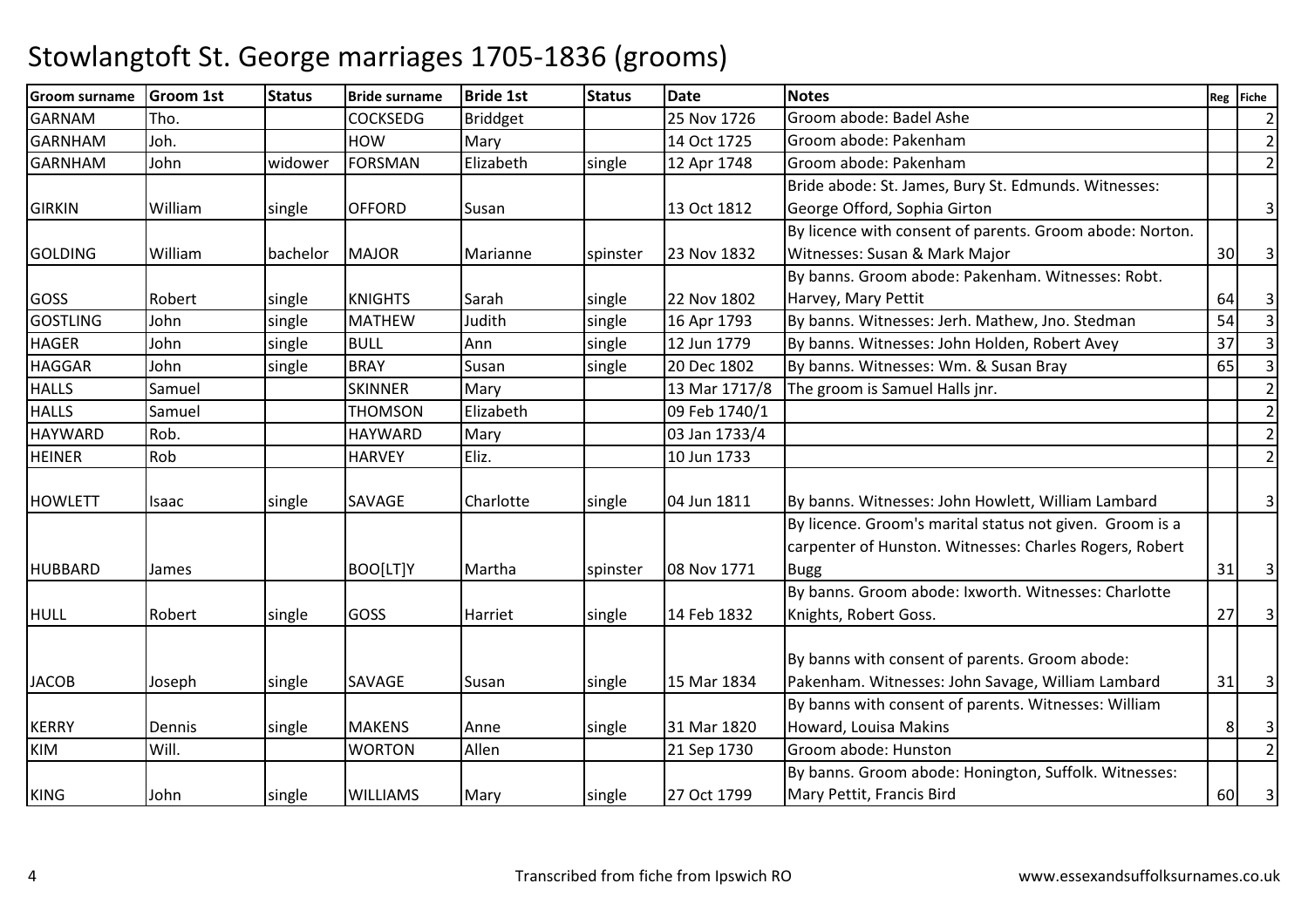| <b>Groom surname</b> | <b>Groom 1st</b> | <b>Status</b> | <b>Bride surname</b> | <b>Bride 1st</b> | <b>Status</b> | <b>Date</b> | <b>Notes</b>                                             |                | Reg Fiche               |
|----------------------|------------------|---------------|----------------------|------------------|---------------|-------------|----------------------------------------------------------|----------------|-------------------------|
|                      |                  |               |                      |                  |               |             | By banns. Bride's marital status not given. Witnesses:   |                |                         |
| <b>KNIGHTS</b>       | Thomas           | single        | <b>KID</b>           | Elisabeth        |               | 17 Apr 1764 | Robert Bugg, Mary Race                                   | 22             | $\overline{\mathbf{3}}$ |
| <b>KNIGHTS</b>       | Jonathan         | widower       | <b>KNIGHTS</b>       | Elizabeth        | single        | 03 Apr 1777 | By banns. Witnesses: David Price, Robert Avy             | 35             | $\overline{3}$          |
| <b>LAMBARD</b>       | Henry            | single        | <b>FULCHER</b>       | Elizabeth        | single        | 30 Apr 1819 | By banns. Witnesses: William & Sophia Lambard            | 5 <sup>1</sup> | $\overline{3}$          |
| <b>LAMBIRD</b>       | William          | single        | <b>CRICK</b>         | Ann              | single        | 26 Nov 1792 | By banns. Witnesses: Francis Bird, John Heyhoe           | 51             | $\overline{3}$          |
| <b>LEGGETT</b>       | John             | widower       | <b>MARKLE</b>        | Amy              | widow         | 17 Jun 1798 | By banns. Witnesses: Francis Bird, Henry Game            | 60             | $\overline{3}$          |
|                      |                  |               |                      |                  |               |             | By banns. Witnesses: William Lambard, Henry Plummer,     |                |                         |
| <b>LEGGITT</b>       | William          | single        | PLUMMER              | Ann              | single        | 06 Nov 1835 | <b>Susan Simmons</b>                                     | 35             | $\overline{3}$          |
|                      |                  |               |                      |                  |               |             | By banns. Groom is a farmer, of Mildenhall. Witnesses:   |                |                         |
| <b>LEONARD</b>       | John             | single        | <b>BURROUGHS</b>     | Hannah           | spinster      | 30 Dec 1765 | John Wing, John Race                                     | 24             | $\overline{\mathbf{3}}$ |
|                      |                  |               |                      |                  |               |             | By banns. Groom's marital status not given in register.  |                |                         |
|                      |                  |               |                      |                  |               |             | Groom abode: Culford, Suffolk. Witnesses: John Haggar,   |                |                         |
| <b>LEWIS</b>         | John             |               | <b>HAGGAR</b>        | Mary             | single        | 26 Jun 1804 | Sarah [BW]ells                                           | 67             | 3 <sup>1</sup>          |
| <b>LOVELESS</b>      | Richard          | widower       | <b>HINARD</b>        | Mary             | single        | 29 May 1759 | By banns. Witnesses: Thos. Race, Francis Fordham         | 13             | $\vert$ 3               |
| <b>LUMMAS</b>        | Richard          | widower       | <b>FULCHER</b>       | Elizabeth        | spinster      | 21 Jul 1766 | By banns. Witnesss: William Turner, John Goold           | 25             | $\overline{3}$          |
|                      |                  |               |                      |                  |               |             |                                                          |                |                         |
|                      |                  |               |                      |                  |               |             | By banns. Groom above: Livermere Parva. Bride's marital  |                |                         |
| <b>MAJOR</b>         | William          | single        | <b>COCKSEDGE</b>     | Harriet          |               | 08 Apr 1821 | status not given. Witnesses: Sophia & Henry Turner       | 14             | $\overline{\mathbf{3}}$ |
|                      |                  |               |                      |                  |               |             | By banns. Groom abode: Walsham le Willows. Witnesses:    |                |                         |
| <b>MAKINS</b>        | Robert           | single        | <b>REEVE</b>         | Sarah            | single        | 11 Jun 1786 | <b>Richard Stevens, Robert Bugg</b>                      | 42             | 3 <sup>1</sup>          |
| <b>MAKINS</b>        | Henry            | widower       | <b>COCKSEDGE</b>     | Anne             | single        | 25 May 1799 | By banns. Witnesses: Francis Bird, William Reeve         | 59             | $\overline{3}$          |
| <b>MAKINS</b>        | Robert           | widower       | <b>BRUNDARD</b>      | Lucy             | single        | 22 Apr 1806 | By banns. Witnesses: Francis Bird, Charlotte Savage      |                | $\overline{3}$          |
| <b>MANNING</b>       | Peter            | widower       | <b>HOW</b>           | Mary             | widow         | 25 May 1727 | Groom abode: Risly                                       |                | $\overline{2}$          |
| <b>MANNING</b>       | Thos             | single        | <b>WOODS</b>         | Ann              | single        | 24 Feb 1756 | By banns. Witnesses: Thos. Race, Edwd. Manning           | $\overline{9}$ | $\overline{3}$          |
|                      |                  |               |                      |                  |               |             | By licence. The groom is Jeremiah Mathew jnr. Witnesses: |                |                         |
| <b>MATHEW</b>        | Jeremiah         | widower       | <b>JOHNSON</b>       | Elizabeth        | single        | 16 Apr 1793 | John Gostling, Jno. Stedman                              | 53             | $\overline{\mathbf{3}}$ |
|                      |                  |               |                      |                  |               |             | By licence. Groom abode: Finningham, Suffolk. Witnesses: |                |                         |
| <b>MATHEW</b>        | Jeremiah         | single        | <b>CHINERY</b>       | Elizabeth        | single        | 12 Nov 1801 | John Stedman jnr., Frances Chinery                       | 61             | $\overline{\mathbf{3}}$ |
| <b>MATTHEWS</b>      | Henry            | single        | <b>MAKENS</b>        | Frances          | single        | 08 Sep 1812 | By banns. Witnesses: Edmund Greenhill, Mary Alton        |                | $\overline{3}$          |
| <b>MEE</b>           | Joseph           |               | <b>RAMPLEY</b>       | Mary             |               | 28 Jul 1747 | By banns                                                 |                | 2 <sup>1</sup>          |
| <b>MILLER</b>        | Thomas           | single        | <b>BRETT</b>         | Mary             | single        | 03 Jun 1793 | By banns. Witnesses: Francis Bird, James Curry           | 55             | 3 <sup>1</sup>          |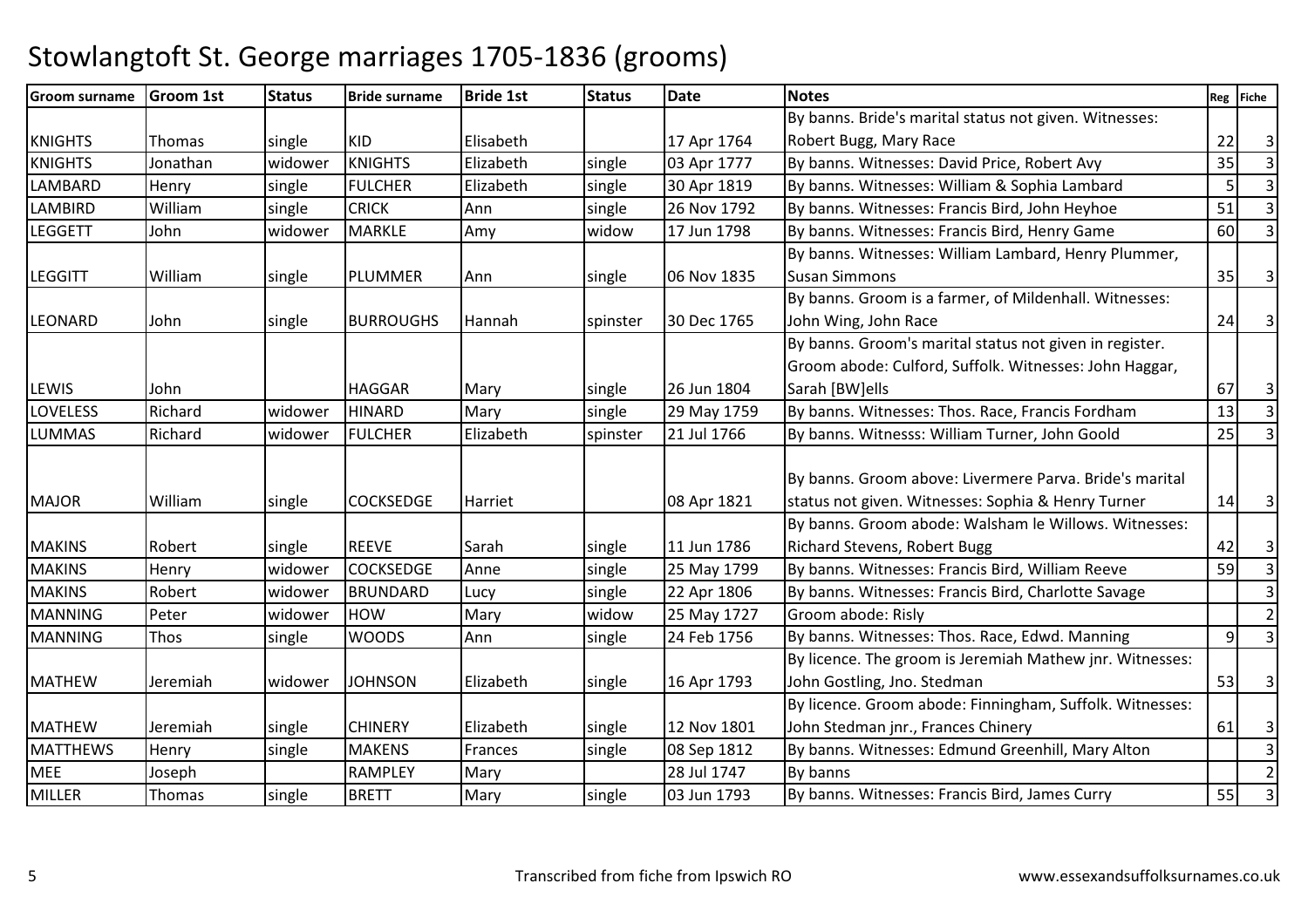| <b>Groom surname</b> | <b>Groom 1st</b> | <b>Status</b> | <b>Bride surname</b> | <b>Bride 1st</b> | <b>Status</b> | <b>Date</b> | <b>Notes</b>                                              |                | Reg Fiche               |
|----------------------|------------------|---------------|----------------------|------------------|---------------|-------------|-----------------------------------------------------------|----------------|-------------------------|
|                      |                  |               |                      |                  |               |             | By banns. Witnesses: Wm. Ward, Elizabeth Johnson, Francis |                |                         |
| <b>NEWELL</b>        | Ed               | single        | <b>COLE</b>          | Ann              | single        | 25 Feb 1788 | <b>Bird</b>                                               | 45             | $\overline{\mathbf{3}}$ |
|                      |                  |               |                      |                  |               |             | Banns only - not a marriage. Banns read 23, 30 Sep & 07   |                |                         |
| <b>NICE</b>          | William          | single        | <b>SIER</b>          | Susanna          | single        | * * 1759    | Oct 1759. Bride abode: Walsham                            | 16             | $\overline{\mathbf{3}}$ |
| <b>NOBLE</b>         | William          | widower       | <b>JACKSON</b>       | Sarah            | single        | 06 May 1716 |                                                           |                | $\overline{2}$          |
| <b>NUN</b>           | William          |               | <b>SUTTON</b>        | Elizabeth        |               | 10 Dec 1719 |                                                           |                | $\overline{2}$          |
|                      |                  |               |                      |                  |               |             | By banns. Groom abode: St. James, Bury St. Edmunds.       |                |                         |
| <b>OFFORD</b>        | Thomas           | single        | <b>GIRTON</b>        | Sophia           | single        | 21 Nov 1821 | Witnesses: Judith & George Girton                         | 13             | 3 <sup>1</sup>          |
| <b>OSBORNE</b>       | William          | single        | <b>CATCHPOLE</b>     | Mary             | single        | 17 Oct 1820 | By banns. Witnesses: John Cocksedge, Anne Williams        | 10             | 3 <sup>1</sup>          |
|                      |                  |               |                      |                  |               |             | By banns. Groom abode: Stanton. Witnesses: Wm. & Mary     |                |                         |
| <b>OTLEY</b>         | Thomas           | single        | <b>POLLARD</b>       | Sarah            | single        | 21 Feb 1804 | Pollard                                                   | 66             | 3 <sup>1</sup>          |
| <b>PACOCK</b>        | Rich.            | single        | <b>HALLS</b>         | Mary             | widow         | 15 May 1729 | Groom abode: Carton                                       |                | $\overline{2}$          |
|                      |                  |               |                      |                  |               |             | By licence. Groom abode: Langham. No marital statuses     |                |                         |
|                      |                  |               |                      |                  |               |             | given in register. The groom is Luke Palfry the younger.  |                |                         |
| PALFRY               | Luke             |               | <b>TUCK</b>          | Esther           |               | 22 Dec 1786 | Witnesses: Jno. Stedman, Thos. Tuck                       | 44             | $\overline{\mathbf{3}}$ |
|                      |                  |               |                      |                  |               |             | By banns with consent of parents. Groom abode: Wretham,   |                |                         |
| <b>PARKER</b>        | Cornelius        | single        | <b>MOTERCELL</b>     | Mary             | single        | 14 Oct 1820 | Norfolk. Witnesses: John Macro, Elizabeth Mothercell      | 9              | $\overline{\mathbf{3}}$ |
| <b>PAYNE</b>         | Abraham          |               | <b>STOCKING</b>      | Mary             |               | 20 Nov 1715 | Groom abode: Brockley                                     |                | $\overline{2}$          |
|                      |                  |               |                      |                  |               |             |                                                           |                |                         |
| <b>PECK</b>          | James            | single        | PLUMMER              | Sarah            | single        | 11 Aug 1807 | By banns. Witnesses: Thomas Bridges, William Lambard      |                | $\overline{\mathsf{3}}$ |
| <b>PECK</b>          | Robert           | single        | <b>LAMBARD</b>       | Sarah            | single        | 30 Apr 1819 | By banns. Witnesses: William & Sophia Lambard             | $\overline{4}$ | $\overline{3}$          |
|                      |                  |               |                      |                  |               |             | By banns with consent of parents. Witnesses: Jonathan     |                |                         |
| <b>PECK</b>          | John             | single        | <b>WETSTON</b>       | Mary             | single        | 26 Jul 1831 | Weston, Elizth & Ann Plummer                              | 24             | $\overline{\mathbf{3}}$ |
|                      |                  |               |                      |                  |               |             | By banns with consent of parents. Witnesses: Elizabeth    |                |                         |
| <b>PECK</b>          | James            | single        | <b>BOGGIS</b>        | Elizabeth        | single        | 20 Jan 1832 | Boggis, James Peck, William Lambard                       | 26             | 3 <sup>1</sup>          |
| PLEASANCE            | Thos             | single        | <b>CHENERY</b>       | Susan            | single        | * * 1757    | Banns only - not a marriage. Bride abode: Norton          | 10             | $\overline{3}$          |
| PLEASANTS            | Thomas           | widower       | <b>BOAR</b>          | <b>Phillis</b>   | single        | 15 Oct 1762 | By banns. Witnesses: Thos. Race, Mary Bugg                | 20             | $\overline{3}$          |
| <b>POOLY</b>         | James            |               | <b>CLARK</b>         | <b>Bridgit</b>   |               | 09 Oct 1705 |                                                           |                | $\overline{2}$          |
| <b>PRICE</b>         | David            | single        | <b>KNIGHTS</b>       | Susanna          | spinster      | 15 Nov 1774 | By banns. Witnesses: Robert Avis, Willm Goldsmith         | 32             | $\overline{\mathbf{3}}$ |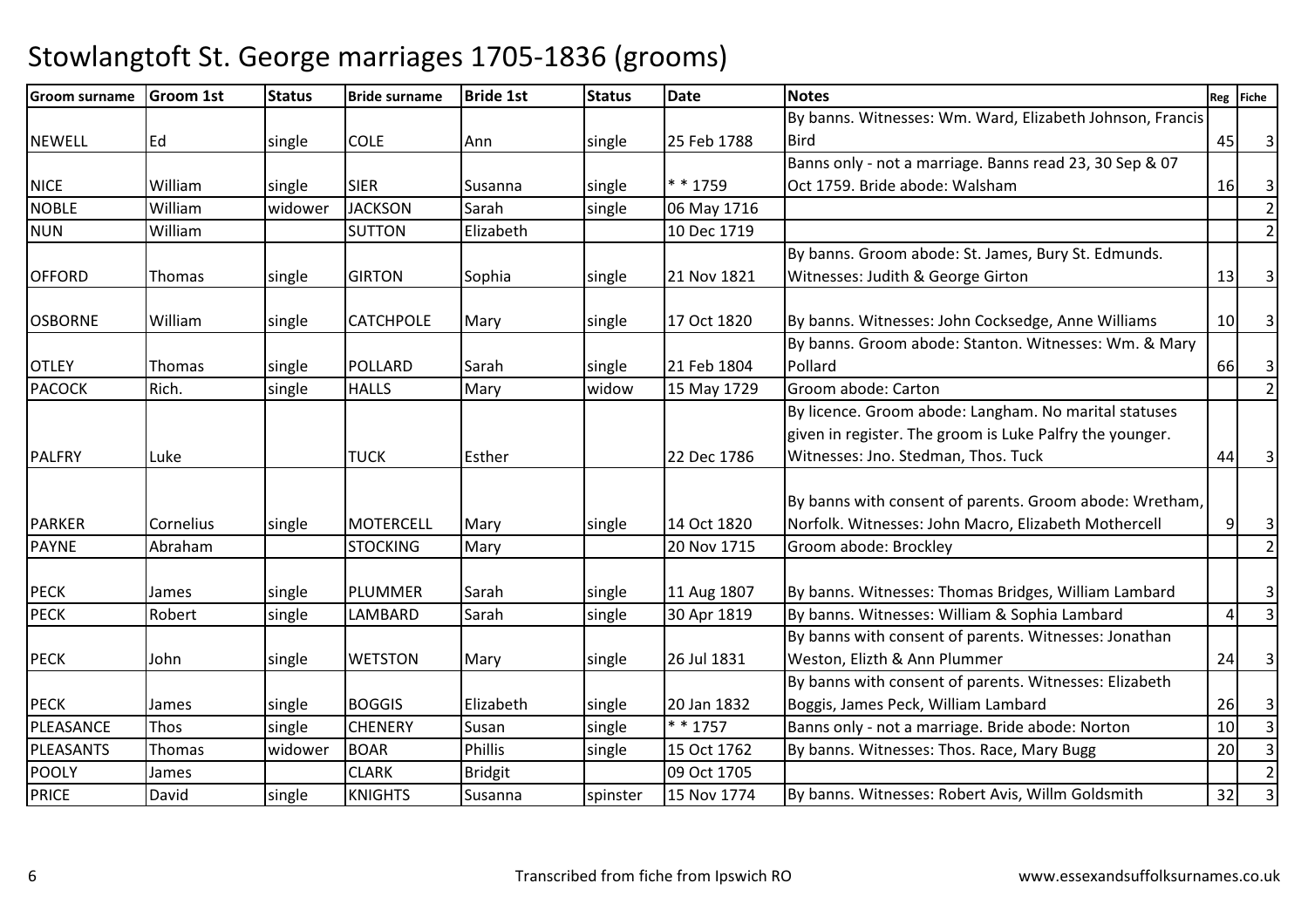#### Groom surname Groom 1st Status Bride surname Bride 1st Status Datee Notes Reg Fiche PRICK Francis HINARD Sarah 124 Oct 1762 27 Jul 1767 By banns. Marital statuses not given in register. Witnesses: Robert Bugg, Thomas Racee 19 3  $\overline{3}$ PRICK Francis widower RODELL Elizabeth widow 27 Jul 1767 By banns. Witnesses: Robert Avy, Richard Lummis <sup>26</sup> <sup>3</sup> PULHAM George Single COCKSEDGE Judith Single 12 Aug 1831 e 15 Oct 1761 By banns with consent of parents. Groom abode: St. James, Bury St. Edmunds. Witnesses: Harriet Goss, William Lambardd  $\begin{bmatrix} 25 & 3 \end{bmatrix}$  $\overline{3}$ RACEE Thos Widower CRACKE Mary Single By banns. Witnesses: Robert & Mary Bugg 18 3 RASS John single WAPPLEN Jane single \* \* 175515 Oct 1754 Banns only - not a marriage. Banns read: 14, 21, 28 Sep 1755. Bride abode: Culfordd 7 3  $\overline{3}$ READJames 59 Single LUNGLEY Mary Spinster 15 Oct 1754 By licence. Witnesses: Francs. Lungley, Thos. Race 1 REEVE William single MOOTE Mary single 07 Feb 175 By banns. Not clear if marriage is in 1757 or 1758. Banns says 1757, marriage says 1758. Witnesses: Francis Olle, Thos Racee 11 3 RIVERS Samuel single STURGEON Ann single 16 Jul 182125 May 1728 By banns. Witnesses: Mary Goss, Jimima Sturgeon, Robert Sharmann 12 3  $\overline{2}$ ROWLANN John Single UNDERWOOD Mary Single 25 May 1728 Both of Pakenham <sup>2</sup> ROWLINGSONSamuel 19. Samuel Single RAMPLY | Elizabeth | Single 27 Nov 1750 By banns. Groom abode: Lawshall 2 RUSSELLS Edward single OSBORNE Mary single 10 May 1836 By banns. Witnesses: Eliza Catchpole, William Lambard 37 3 SALISBURY George SPARROWW Jane 03 Oct 1711 2<br>Corea civil 11 April 2006 Publishers Witnesses Are Cally Palaet Prince 141 2 SAVAGE Edward single KINGSusan single 11 Apr 1786 By banns. Witnesses: Ann Cole, Robert Bugg 41 3 SAVAGE Edward single CUTTEN Mary single 01 Nov 1808 By banns. Witnesses: William Cutten, Mary Ann Lambard, William Lambardd 3 SAVAGE William single NUN Harriet single 25 Dec 182325 Dec 1823 By banns. Witnesses: William Cobb, William Lambard 16 3<br>06 Oct 1735 SHEEPP Jos. SIMPER R Susan 106 Oct 1735 2 SIMPERR Richd | MULLEY Mary | 20 Jul 1738 | 20 Jul 1738 | 20 Jul 20 Jul 20 Jul 20 Jul 20 Jul 20 Jul 20 Jul 20 Jul 20 Jul 20 Jul 20 Jul 20 Jul 20 Jul 20 Jul 20 Jul 20 Jul 20 Jul 20 Jul 20 Jul 20 Jul 20 Jul 20 Jul 20 Jul 20 Jul 20 SMITHH John BORDERS Anne 04 Jul 1709 2 SMITH John single GURKEN Mary single 12 Oct 1808By banns. Witnesses: William & Susanna Gurken, Mary Smithh 3 SMITH Samuel single GIRKIN Kezia single 26 Jun 1821By banns. Groom abode: Bacton, Suffolk. Witnesses: Judth Girton, John Smith. $\begin{bmatrix} 11 & 3 \end{bmatrix}$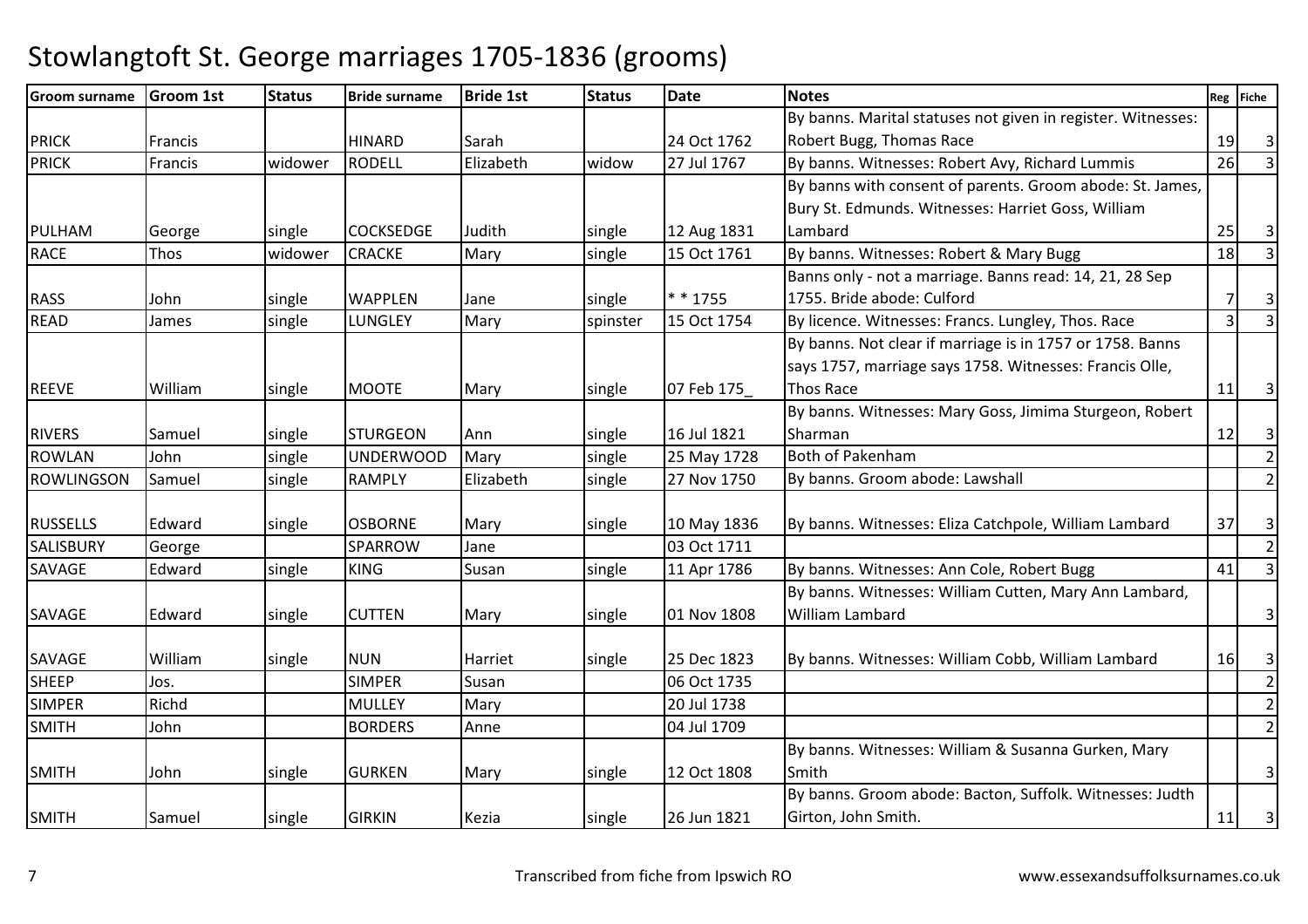| <b>Groom surname</b> | <b>Groom 1st</b> | <b>Status</b> | <b>Bride surname</b> | <b>Bride 1st</b> | <b>Status</b> | <b>Date</b>    | <b>Notes</b>                                               |    | Reg Fiche               |
|----------------------|------------------|---------------|----------------------|------------------|---------------|----------------|------------------------------------------------------------|----|-------------------------|
|                      |                  |               |                      |                  |               |                | By banns with consent of parents. Witnesses: William       |    |                         |
| <b>SMITH</b>         | John             | single        | <b>CARMAN</b>        | Liday            | single        | 04 Apr 1834    | Lambard, Robert Carman                                     | 32 | $\overline{3}$          |
|                      |                  |               |                      |                  |               |                | By banns. Witnesses: William Lambard, Ann Plummer,         |    |                         |
| <b>SMITH</b>         | Benjamin         | single        | PLUMMER              | Mary             | single        | 06 Jan 1835    | <b>William Leggit</b>                                      | 33 | $\overline{\mathbf{3}}$ |
|                      |                  |               |                      |                  |               |                | By licence. Groom abode: Thurston. Marital statuses not    |    |                         |
|                      |                  |               |                      |                  |               |                | given in register. The groom is John Stedman jnr.          |    |                         |
| <b>STEDMAN</b>       | John             |               | <b>BOOTY</b>         | <b>Bridget</b>   |               | 03 Aug 1779    | Witnesses: Robt. & Jno. Booty                              | 38 | $\overline{\mathbf{3}}$ |
|                      |                  |               |                      |                  |               |                | By licence. Groom is a minor. Witnesses: Jno. Stedman,     |    |                         |
| <b>STEDMAN</b>       | Charles          | single        | <b>RANSON</b>        | Mary             | single        | 18 Jun 1802    | Wm. Ranson                                                 | 62 | $\overline{3}$          |
|                      |                  |               |                      |                  |               |                | By banns. Groom abode: Langham. Witnesses: George          |    |                         |
| <b>STIFF</b>         | Gregory          | single        | <b>NABBARD</b>       | Mary             | single        | 15 Oct 1798    | Nunn, Francis Bird                                         | 56 | $\overline{\mathbf{3}}$ |
|                      |                  |               |                      |                  |               |                | By banns with consent of parents. Witnesses: Hannah        |    |                         |
| <b>STIFF</b>         | George           | single        | <b>LAMBERT</b>       | Elizabeth        | single        | 18 Mar 1831    | Bantick, Mary Ward, William Lambard                        | 22 | $\vert$ 3               |
| <b>SUMMERS</b>       | Thomas           |               | <b>CLARKE</b>        | Sarah            |               | 08 Dec 1709    |                                                            |    | $\overline{2}$          |
|                      |                  |               |                      |                  |               |                |                                                            |    |                         |
|                      |                  |               |                      |                  |               |                | Banns only - not a marriage. Banns read 21, 28 Sep & 05    |    |                         |
| <b>TREDGET</b>       | George           | single        | <b>RONDS</b>         | Mary             | single        | $* * 17$       | Oct, between 1759 and 1762. Bride abode: Pakenham          | 17 | 3                       |
| <b>TUCK</b>          | Thomas           | single        | <b>COOPER</b>        | Easter           | spinster      | 23 Nov 1767    | By banns. Witnesses: John Cutting, Robert Avy              | 27 | $\overline{3}$          |
| <b>TUCK</b>          | George           | single        | <b>PECK</b>          | Ann              | single        | 11 Aug 1795    | By banns. Witnesses: James Peck, Francis Bird              | 58 | $\vert$ 3               |
|                      |                  |               |                      |                  |               |                | By banns. Bride abode: St. James, Bury St. Edmunds.        |    |                         |
| <b>TUCK</b>          | James            | single        | <b>GALE</b>          | Elizabeth        | single        | 16 Dec 1805    | Witnesses: William Lambard, *n Lambert                     |    | $\overline{3}$          |
|                      |                  |               |                      |                  |               |                | By banns with consent of parents. Witnesses: Harroat Gant, |    |                         |
| <b>TUCK</b>          | William          | single        | <b>GANT</b>          | Mary             | single        | 20 Jun 1831    | <b>George Tuck</b>                                         | 23 | 3 <sup>1</sup>          |
| <b>TURNER</b>        | Tho.             |               | <b>HOW</b>           | [J_]eney         |               | 06 Nov 1726    |                                                            |    | $\overline{2}$          |
| <b>WALLER</b>        | James            |               | <b>GATES</b>         | Susanna          |               | 25 Jan 1739/40 |                                                            |    | $\overline{2}$          |
| <b>WALTON</b>        | John             | widower       | <b>RODWELL</b>       | Mary             | single        | 11 Oct 1790    | By banns. Bride abode: Fornham All Saints                  | 47 | $\overline{\mathbf{3}}$ |
| <b>WARD</b>          | Abraham          | single        | LAMBARD              | Mary Ann         | single        | 02 Jun 1812    | By banns. Witnesses: Charles Last, Sarah Bruce             |    | $\overline{3}$          |
|                      |                  |               |                      |                  |               |                | By banns with consent of parents. Witnesses: Georg         |    |                         |
| <b>WESTON</b>        | Jonathan         | single        | <b>MAKINGS</b>       | Eliza            | single        | 09 Sep 1832    | Markell, William Lambard                                   | 29 | 3 <sup>1</sup>          |
|                      |                  |               |                      |                  |               |                | By banns with consent of parents. Witnesses: William       |    |                         |
| <b>WHETSTONE</b>     | William          | single        | <b>HEARN</b>         | Mary Jane        | single        | 07 Jan 1817    | Whetstone, Anne Williams                                   | 3  | 3 <sup>1</sup>          |